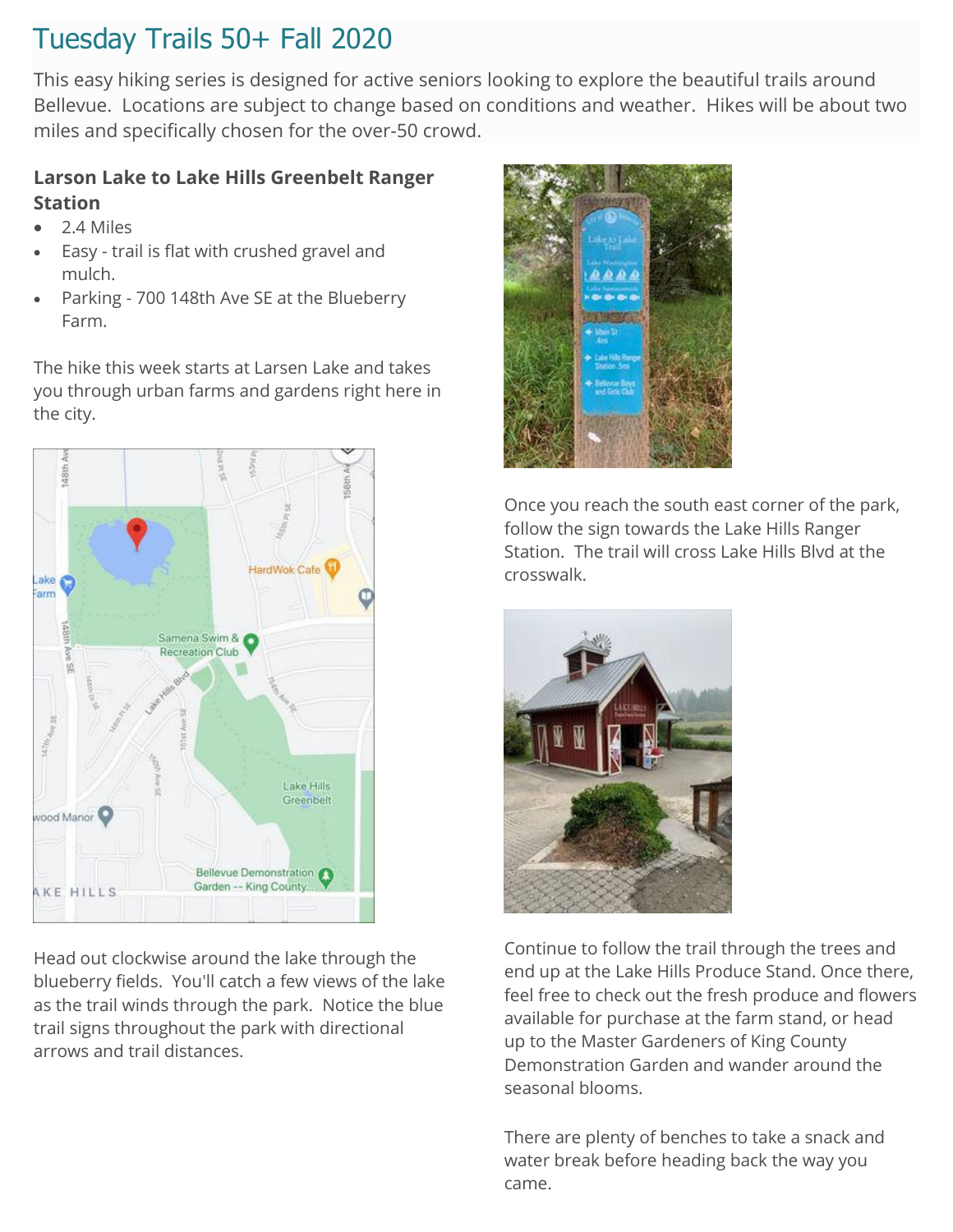This easy hiking series is designed for active seniors looking to explore the beautiful trails around Bellevue. Locations are subject to change based on conditions and weather. Hikes will be about two miles and specifically chosen for the over-50 crowd.

### **Wilburton Hill Park to Kelsey Creek Farm**

- 2 miles
- Easy/Moderate: Mix of gravel trail and sidewalk, downhill and uphill.
- Parking for this hike can be found at Wilburton Hill Park, 12400 Main Street.

This week we are exploring the connection between Wilburton Park and Kelsey Creek Farm. There is a large parking lot, and the trails start at the south end of the lot near the play structure.The gravel trail will wind around the play structure and then head down the hill beyond the outfield of the ball field.



This section of the trail consists of wide and gentle downhill switchbacks as you wind through the trees. After about half a mile the trail comes to 128th Ave SE. Take a right and head down the sidewalk toward SE 4th Place. Take a left on SE 4th Place which leads directly into the Kelsey Creek Farm parking lot.

After crossing the bridge, continue past the picnic shelter, and you'll see the big white barn (here's the white barn welcome sign).



The Barnyard remains closed, but you might be able to see goats, sheep, cows and horses enjoying the pasture in front of the barn along the road.



Once you say hi to all the farm life, loop back through the park and head back up SE 4th Place to 128th Avenue SE and walk back the way you came.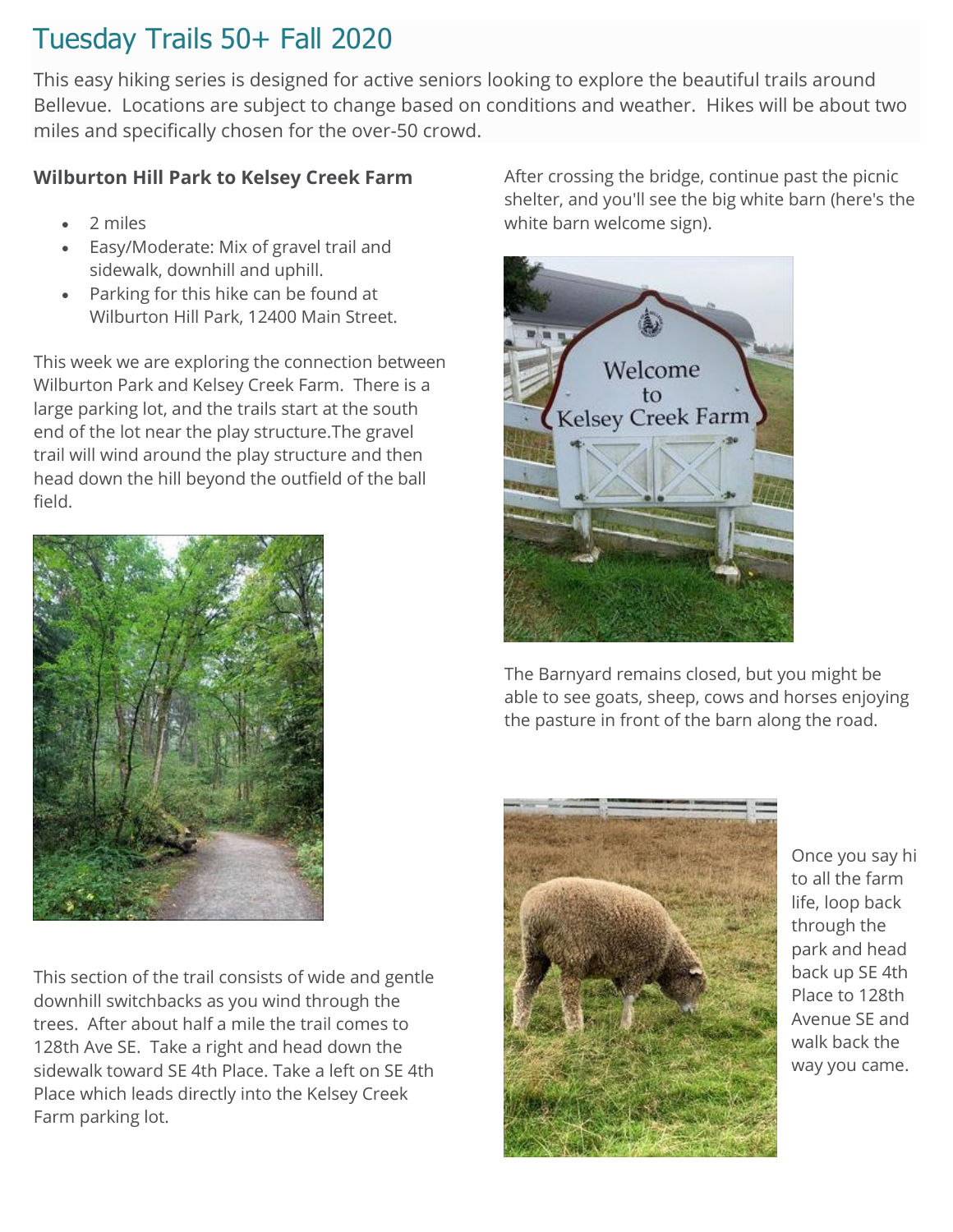This easy hiking series is designed for active seniors looking to explore the beautiful trails around Bellevue. Locations are subject to change based on conditions and weather. Hikes will be about two miles and specifically chosen for the over-50 crowd.

### **Lake Hills Community Park to Weowna Park**

- 3 miles
- Moderate- Hills and varied trail surfaces
- Parking: Plenty of parking is available at Lake Hills Community Park 1200 164th Ave SE



You can start this hike at Lake Hills Community Park because there is plenty of parking. However, if you'd like a shorter hike you can find parking along the street closer to Weowna Park.

As you leave the parking lot at Lake Hills Community Park, take a right and then a quick left onto SE 14th Street. Follow SE 14th Street as it curves around and becomes 168th Ave SE. Weowna Park will be on your left - there is an entrance to the trails opposite SE 16th Street.



There is a shorter loop and a longer loop you can try, but note that the hills will come as you head west towards Lake Sammamish Parkway. If you'd like to avoid hills you can stay on the trail near the street and enjoy the trees and birds, and then head back the way you came. If you are up for a loop through Weowna Park, expect some hills.



Pick your loop, which will be downhill first, then it flattens out at the bottom of the loop, then up toward 168th Avenue SE



After your loop in Weonwa Park head back toward Lake Hills Community park the same way you came following 168<sup>th</sup> Ave SE as it turns into SE14th Street.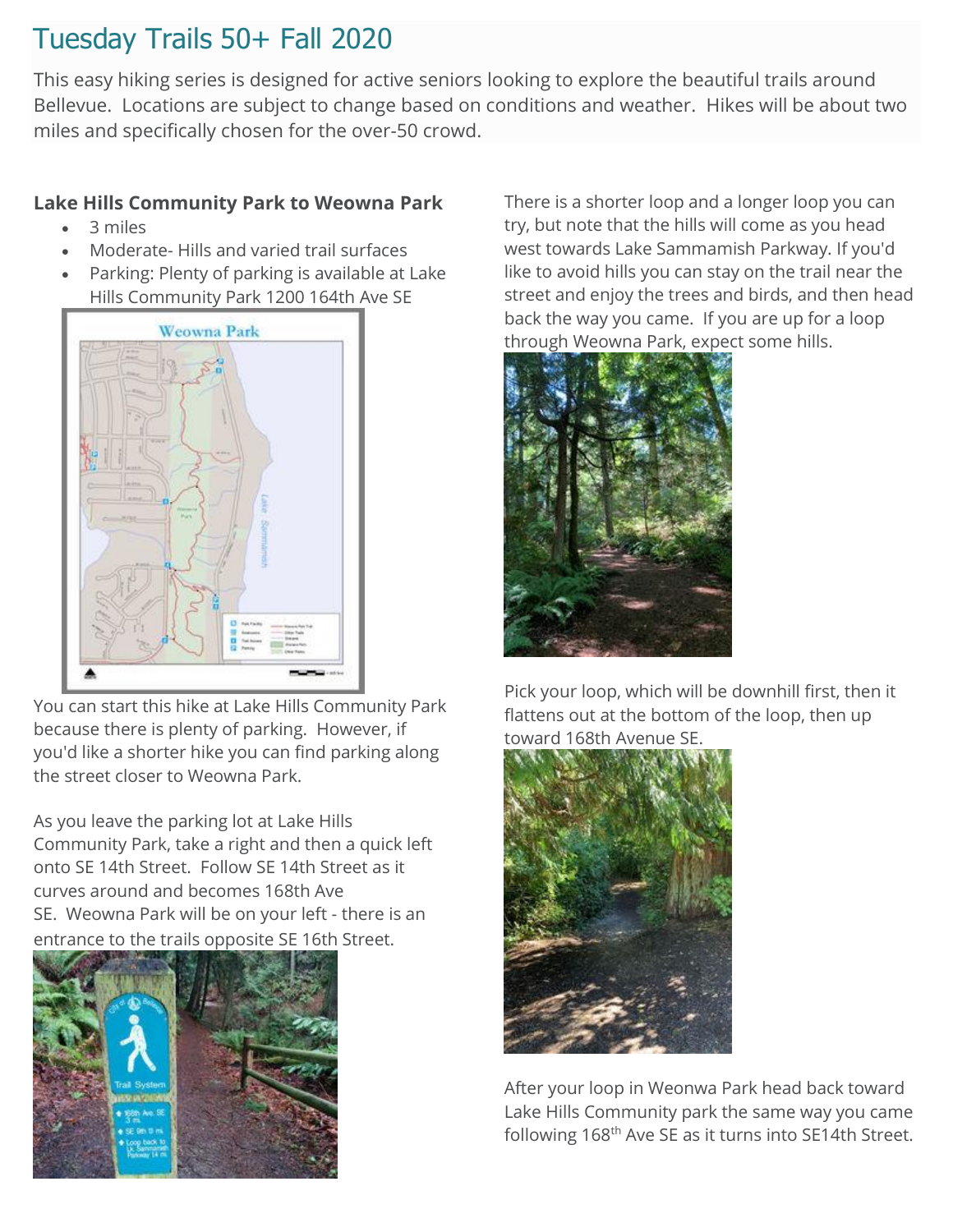This easy hiking series is designed for active seniors looking to explore the beautiful trails around Bellevue. Locations are subject to change based on conditions and weather. Hikes will be about two miles and specifically chosen for the over-50 crowd.

### **Enatai Neighborhood Park to Enatai Beach Park**

- Easy mostly paved and only gradual hills
- 2 miles
- This hike starts at Enatai Neighborhood Park, located at 10661 SE 25th Street (just opposite Enatai Elementary School).



Take a quick lap around the park on the gravel trail. The park stays nice and shady, even on a sunny day. This park is great for tennis, pickle ball and walking. After you've enjoyed the park, head out up the hill past the play structure to the

sidewalk along 108th SE. Take a right and head down toward the lake.



The lake should come into view after just a few blocks. As you approach the intersection at SE 34th Street, notice the park's directional sign letting you know you are on the Mountain to Sound Greenway.



Continue into Enatai Beach Park and admire the view! There are plenty of picnic tables for a snack or water break.



Get back on the Mountain to Sound Greenway Trail and follow as it goes along SE Lake Road. The road will come to a dead end in the trail. Be careful along this section of the trail as it is very popular for bicyclists.

As you continue on

the trail after it leaves the street, you are heading back into Mercer Slough. You'll get to a bridge and can admire the abundant wildlife that lives in the slough, so keep your eyes out for turtles, beavers and osprey.

The bridge is the turn-around point for this two mile hike. Head back the same way you came. If you are looking for a longer hike, you can keep going through the slough and end up at 118th Avenue SE.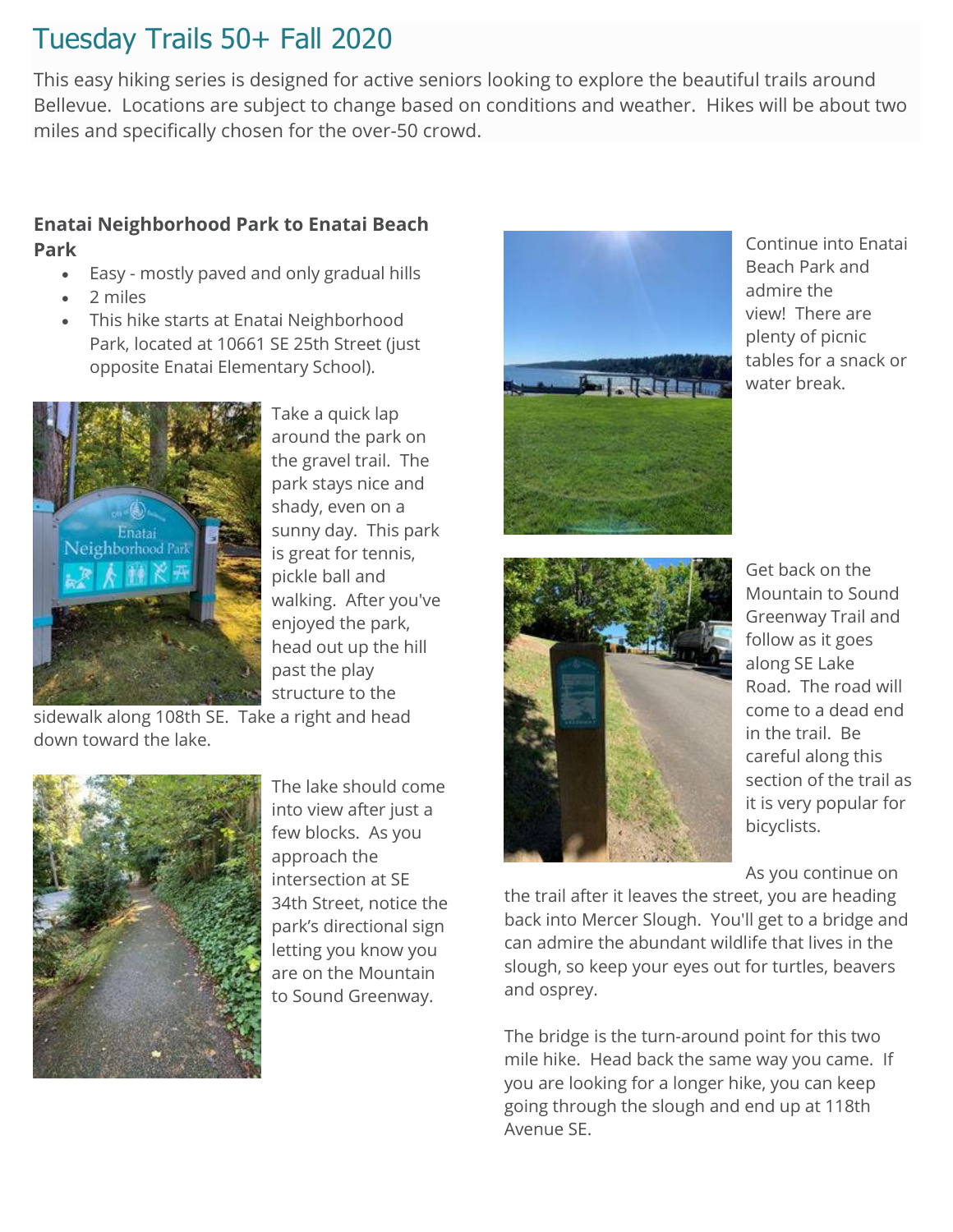This easy hiking series is designed for active seniors looking to explore the beautiful trails around Bellevue. Locations are subject to change based on conditions and weather. Hikes will be about two miles and specifically chosen for the over-50 crowd.

### **Bellevue Botanical Garden**

- 12001 Main Street Bellevue, WA 98005
- 1.5 miles
- Easy- gravel and packed dirt trails, a few gradual hills



Bellevue Botanical Garden is a great spot to watch the fall colors take over our trees! There is plenty of parking in the main parking lot. Head through the breezeway and notice a map of the garden on your right. Start your stroll to the left and head off toward the Yao Garden.



The wide gravel trail that winds through most of the garden allows for social distancing. As you arrive through the gates at the Yao Japanese Garden, notice that the path narrows, and the garden path is oneway.

After taking in the quiet beauty of the Yao Garden, head left as you exit and continue on the gravel path. Next up is the Native Discovery Garden.

When you're done exploring that, head out the way you came and continue on the gravel path. Head towards the Ravine Experience.



The Ravine Experience is a suspension bridge that allows beautiful views of the forest, the ravine and the creek below. Head across the bridge for a lovely loop through the trees. This section of the trail is packed dirt.

There are some lovely benches if you'd like a water break or a spot to take in the views. When you're done, head back across the bridge. Look for the sign directing you toward the Lost Meadow Trail and the Perennial Border.



Take your time exploring the Perennial Border garden; you'll find more than 700 perennials, evergreens, trees and flowering shrubs.

When you're all done, head up the stairs and toward the open lawn and back to the parking lot.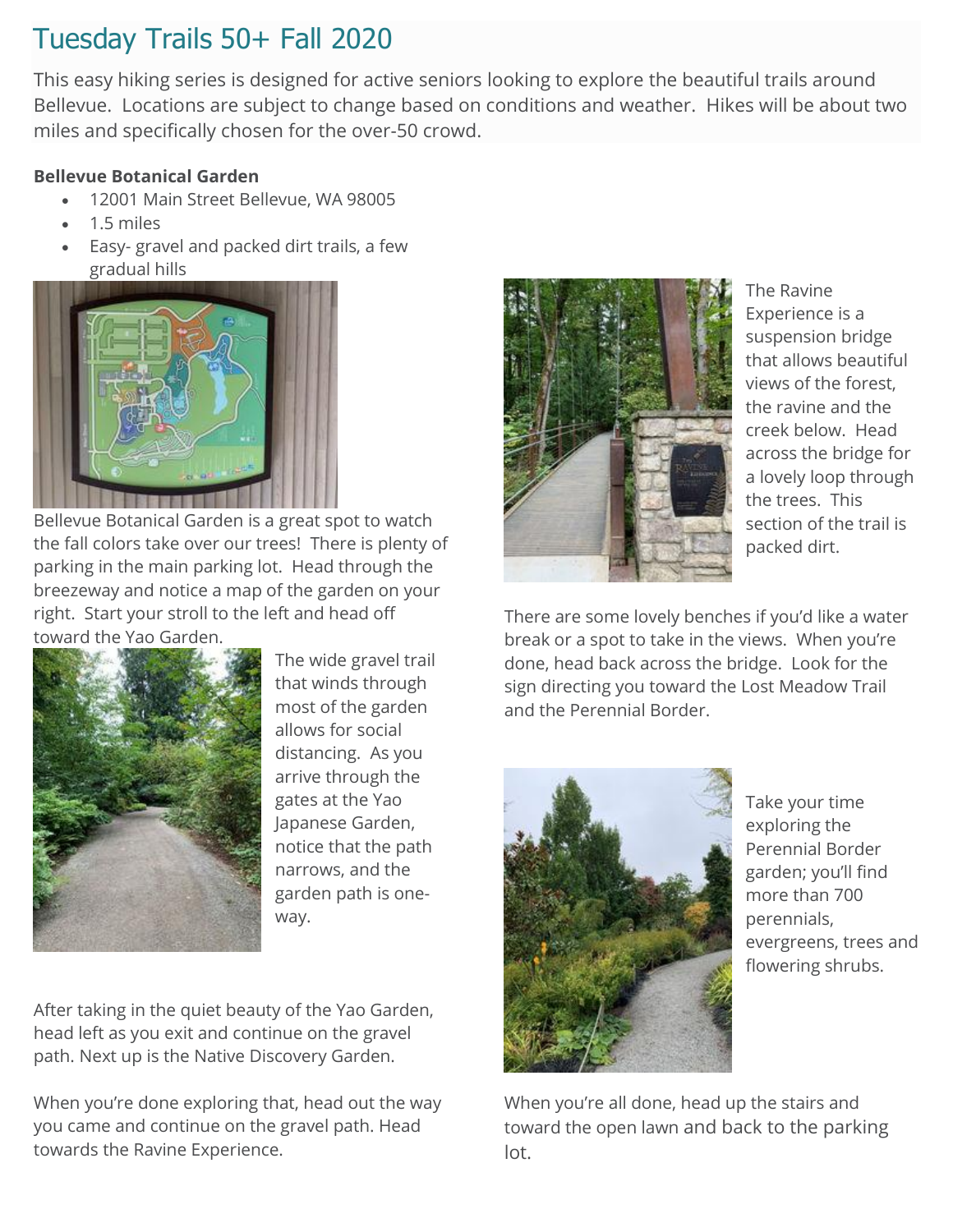This easy hiking series is designed for active seniors looking to explore the beautiful trails around Bellevue. Locations are subject to change based on conditions and weather. Hikes will be about two miles and specifically chosen for the over-50 crowd.

#### **Tam O'Shanter Park to Ardmore Park**

- Moderate- Hills throughout, packed dirt and paved trails
- 3 miles



This week we head to Northeast Bellevue starting at Tam O'Shanter Park - 1655 173rd Avenue NE. This smaller park has street parking.

Head around the play structure toward the packed dirt trail, and note the park directional sign. After leaving the playground area, you will notice the rolling hills, and these will remain throughout the hike. Continue on and follow the signs towards 24th Street via Redmond Trail.



There are a few jogs in the trail, but they are well marked. The forest here is a lovely place to see fall colors. There are tons of Douglas fir and big leaf maple trees.



After almost a halfmile the trail will cross over into Redmond. You'll notice signs that denote View Point Open Space. The trail will end at NE 24th Street. Take a left and head up a few blocks.

Ardmore Park Trail entrance will be on the right opposite 171st Avenue NE. The trail weaves through Ardmore Park. There are more rolling hills, but none that are too steep. Continue to follow the directional signs toward Ardmore Park.



When you arrive at Ardmore Park, take a break on one of the tree-covered benches or check out the picnic tables by the playground. Once you've had a water or lunch break, head back the way you came.

When you get back to 24th Street, you can choose to follow it back exactly the way you came and meet up with the Redmond View Point Trail. However, if you are feeling a little tired, you can take a right on 173rd Avenue NE, which will lead more directly back to Tam O'Shanter Park.